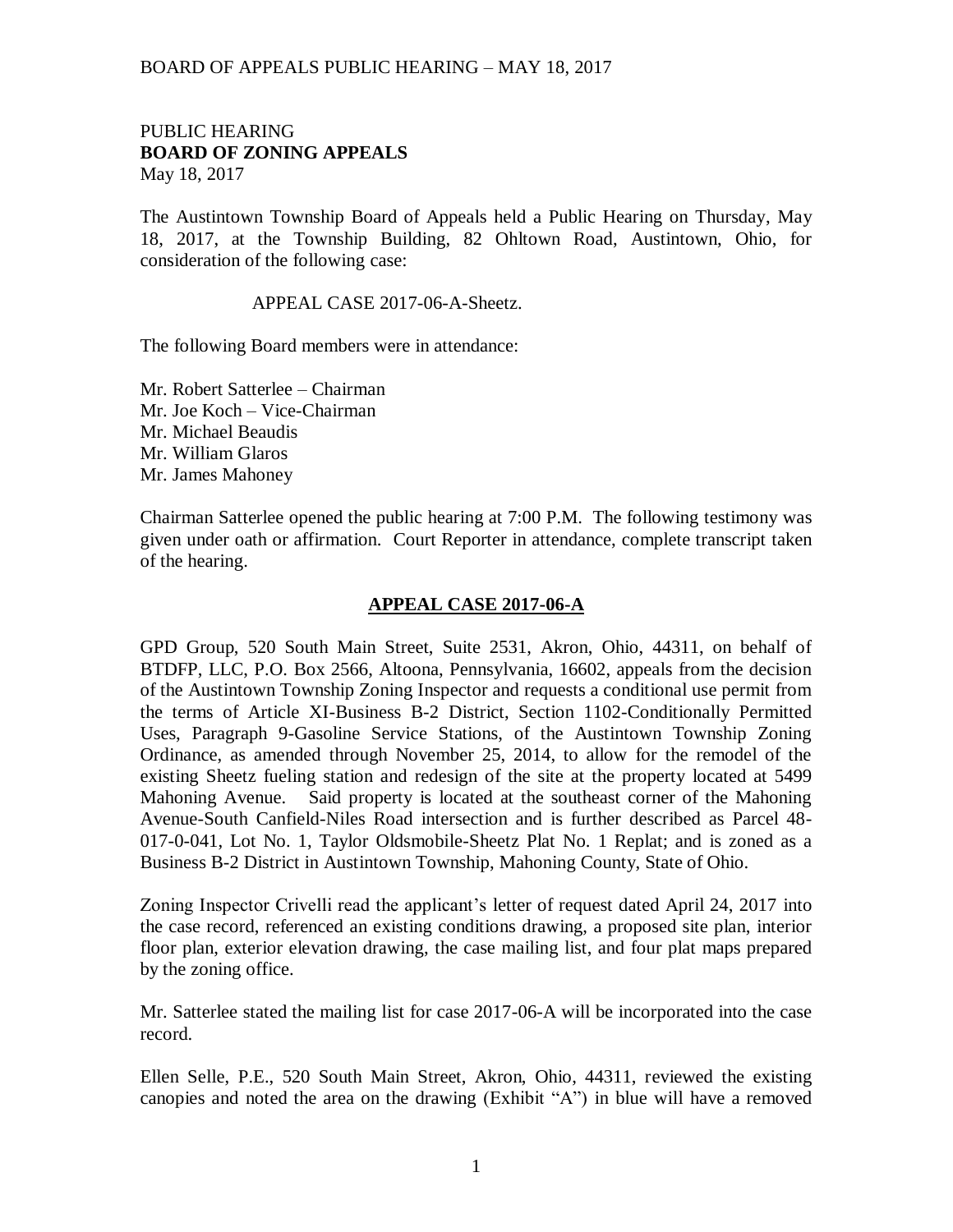canopy (north side of property), and the permanent removal of the two sections of the canopies attached to the north and west side of the building. The red area represents the extension of the existing canopy (west side of the property) for additional fuel pumps. The amount of asphalt along Mahoning Avenue will be reduced and replaced with green space. The number of parking stall will be increased (red lined on site plan). There will be an area within the building for customers to eat their "Made to Order" menu items and also an outside dining area as depicted in yellow on the drawing. Ms. Selle also referenced the yellow umbrellas on the elevation drawings for outdoor seasonal seating. The entrance doors and sidewalks were reviewed as depicted on the floor and site plans. The building will be squared off to create additional space for the indoor seating. The second page of Exhibit "A" was the design of the new site. There is 40 feet for the fuel trucks to maneuver within the site. The existing fuel trucks movements will not be changed.

Brian Soyka, P.E., Sheetz Engineering, 5700 Sixth Avenue, Altoona, Pennsylvania, described this as part of their "Red Block Re-Model Program". The existing white block no longer fits their image. This project is a remodel. All the underground piping/product lines and tank tops will be replaced. The underground tanks will not be replaced. The islands will be razed. The canopy on the west side will remain. The west island will be replaced in whole with new dispensers and product lines along with the entire pavement under the canopy. Diesel fuel will be offered but Sheetz will no longer offer Kerosene. The store opened January 2000 and it is estimated Sheetz can pump as much gas with five dispensers based on the historic volume. Removing the Mahoning Avenue canopy will allow for more and closer parking to the building and allow for more convenience and safety for customers. The new look is more of a restaurant quality image versus a gas station. The sidewalks will be brick pavers. There will be larger restrooms and a different kitchen buildout. For safety and efficiency, the business will be closed when construction begins. Construction will take between 10 and 12 weeks.

Mr. Beaudis inquired about underground tank inspection. Mr. Soyka stated their petroleum construction division handles permitting, testing, and certifications. There was discussion of the existing concrete conditions. Tractor-trailer refueling movements will remain the same.

Ms. Selle stated they will try to use as of much of the existing site lighting as possible. LED's will be utilized. The poles along Mahoning Avenue where there will be a paving adjustment will be in closer. She referenced the photometric drawing. Mr. Soyka stated the lighting will look better and the fixtures will have less throw-off where they do not want light. Zoning Inspector Crivelli requested the lighting be pulled in to the edge of the road. Mr. Soyka stated some of the lighting can be toned down at the property lines. Ms. Selle reviewed the nighttime lighting drawing. The dumpster will remain in the same location and have a gated brick enclosure that matches the building. The signage was reviewed. There will be reduced building signage. Each side of the canopy will have signage. The free-standing sign will remain with just a change in the color of the poles (Exhibit "B").